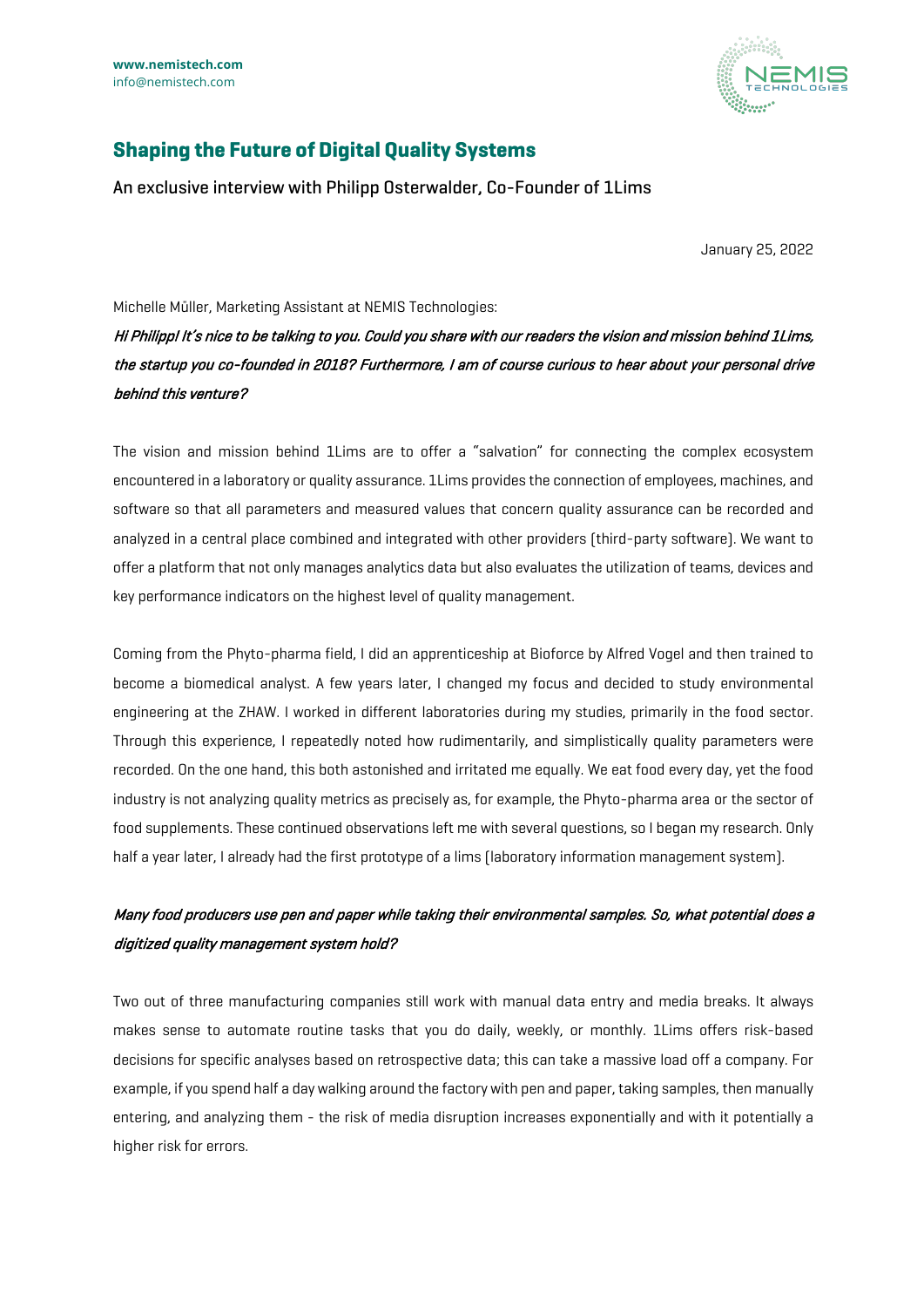

Ultimately, a digitized system also enables higher testing volume. Many companies in the food sector limit themselves to only the minimum number of samples. From my experience, this is due to the process itself, which involves a lot of effort to take samples (handling, drawing, processing, and evaluating samples). This also leads to the fact that this data is only recorded in a very rudimentary way because it is associated with a lot of expense. And quality assurance is ultimately a cost center for any food company; it does not generate money but tries to limit the risk of food recalls. To reduce these costs, I see a significant risk reduction through a useful testing volume combined with a digital and automated solution to manage the processes effectively and efficiently.

#### How does your tool help food producers to manage their risk better?

We shared the first prototype of our lims with a network of lab technicians. We quickly realized that there is a need in manufacturing industries for software that can be fully integrated into the existing infrastructure that is configurable without to write one line of code. This is how the idea of 1Lims came about - to provide an inherently adaptable platform to different industries without programming knowledge. Our lims is easy to use, micro-service based, modular and intuitive, and provides a powerful tool to manage risks by connecting and improving the quality management system.

We have seen that, on average, 50% of daily working time is spent on administrative work, i.e., non-valueadded time. Suppose you start here and say that you reduce the administrative effort to the routine activity, such as environmental monitoring. In that case, you can time the samples with a recurring order where the labels are already prepared and provided with a QR code, which you only print out. The software can then select the best sampling tour through the factory based on the data situation and thus can prevent certain checkpoints from being omitted or a systematic error occurring. This way, you can analyze more samples in less time, and simultaneously, you feed the software with more data, which can then make a better recommendation with a more accurate decision base.

#### How do you convince your customers of the value-in-use of your product?

We often encounter companies that have established processes that are still based on the same fundamentals that were never questioned for a long time. Digitalization does not simply mean mapping the same lengthy, erroneous, and complicated processes digitally – digitization, importantly, involves innovation, questioning things as they have always been done, and redefining processes.

Unnecessary steps in processes should first be eliminated, and only then should a streamlined process be digitized. In this way, on a graph with effectiveness and efficiency on each axis, the first focus should be on process optimization, i.e., the increase in effectiveness. Then we convert this into a digital product that